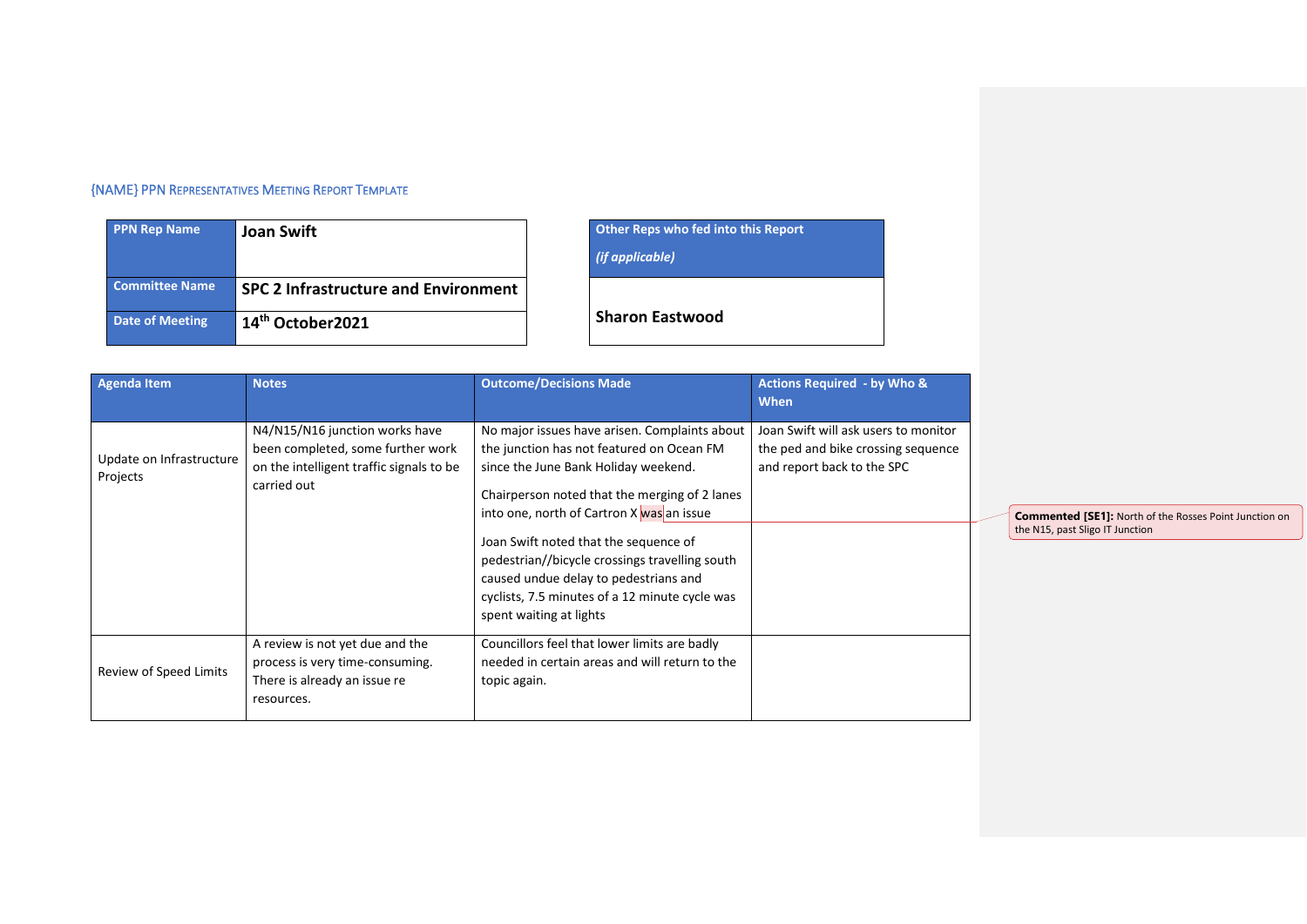| Taking in charge of a<br>limited number of roads<br>in public use               |                                                                                                                                                                                                                                                                                                                                                                               | A sub-committee is to discuss this and bring a<br>proposal to the next meeting                                                                                                                                                       |                                                                                                                                                                                                                                                                                                            |
|---------------------------------------------------------------------------------|-------------------------------------------------------------------------------------------------------------------------------------------------------------------------------------------------------------------------------------------------------------------------------------------------------------------------------------------------------------------------------|--------------------------------------------------------------------------------------------------------------------------------------------------------------------------------------------------------------------------------------|------------------------------------------------------------------------------------------------------------------------------------------------------------------------------------------------------------------------------------------------------------------------------------------------------------|
| Update on the Sligo<br><b>County Development</b><br>Plan                        | The various steps in the process were<br>outlined. The Development Plan<br>needs to be integrated with National<br>Policies                                                                                                                                                                                                                                                   |                                                                                                                                                                                                                                      |                                                                                                                                                                                                                                                                                                            |
| <b>Update on Transport</b><br>and Mobility Plan and<br>Sligo Cycle Network Plan | Sanction for a full-time Active Travel<br>Team comprising 3 engineers has<br>been received and recruitment has<br>begun.<br>This team will undertake the<br>Transport Plan. Pending the Plan the<br>focus has been on improving<br>footpaths and a list was provided<br>Separately the NTA cycle design<br>Office is working on a Cycle Strategy<br>for Sligo City and County | Work to begin next year on TMP. Money<br>allocated this year but unspent is ring-fenced<br>for active travel<br>Active travel funding will continue to be<br>allocated up to 2030, the timescale of the<br>National Development Plan | Pending the works which require<br>the completion of the TMP Joan<br>Swift to request "Quick Win"<br>interventions, eg Bicycle Parking, be<br>prioritised,<br>Joan Swift to contact Michael Carty<br>to ask why the EV Atlantic route<br>does not go through Sligo town<br>centre which means users do not |